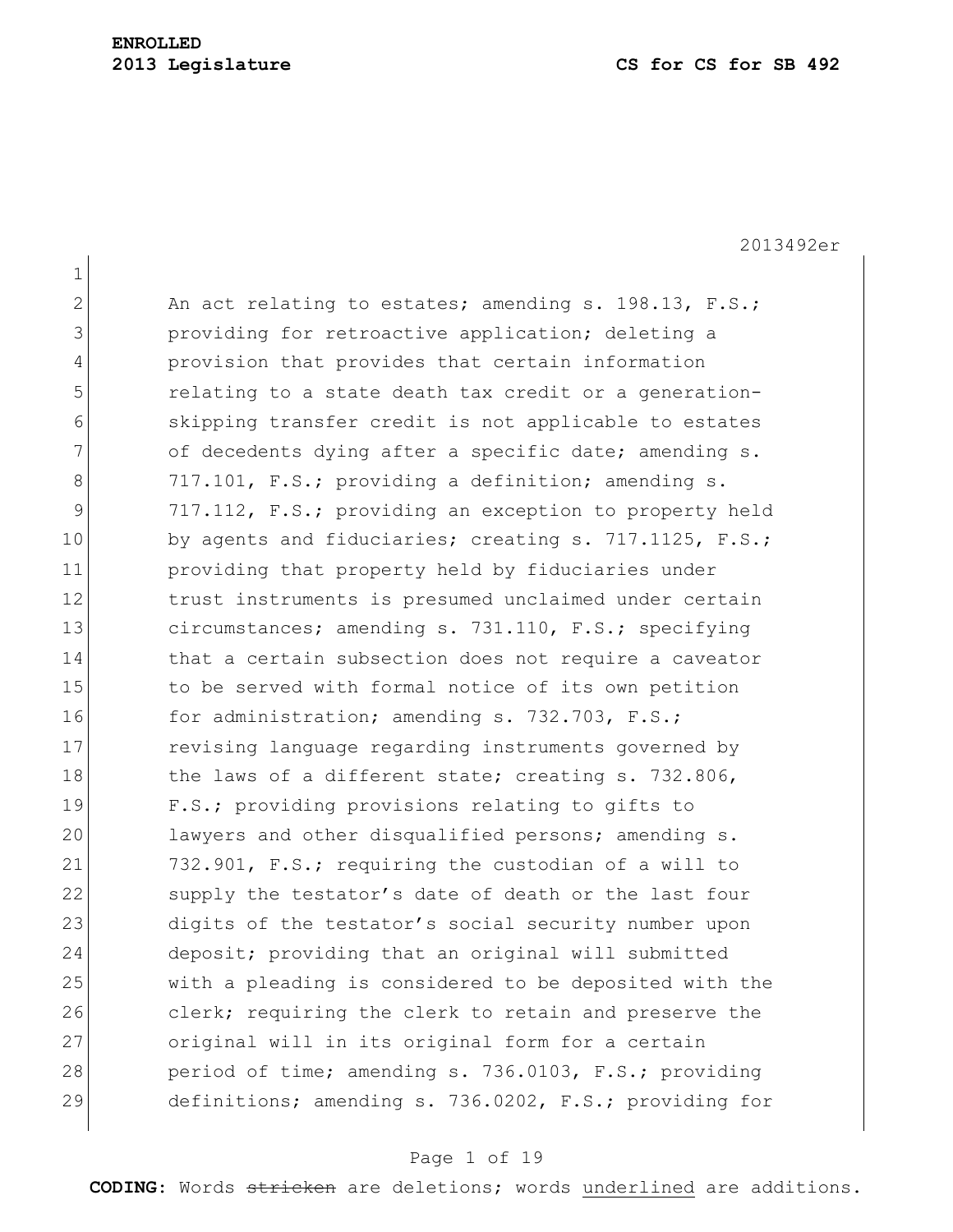2013492er 30 in rem jurisdiction and personal jurisdiction over a 31 trustee, beneficiary, or other person; deleting a 32 **provision referring to other methods of obtaining** 33 jurisdiction; creating s. 736.02025, F.S.; providing 34 provisions for methods of service of process in 35 actions involving trusts and trust beneficiaries; 36 repealing s. 736.0205, F.S., relating to trust 37 proceedings and the dismissal of matters relating to 38 foreign trusts; repealing s. 736.0807(4), F.S., 39 relating to delegation of powers by a trustee; 40 amending s. 736.0813, F.S.; clarifying the duties of a 41 trustee to provide a trust accounting; amending ss. 42 607.0802, 731.201, 733.212, 736.0802, 736.08125, and 43 738.104, F.S.; conforming cross-references; providing 44 an effective date. 45 46 Be It Enacted by the Legislature of the State of Florida: 47 48 Section 1. Retroactive to January 1, 2013, subsection (4) 49 of section 198.13, Florida Statutes, is amended to read: 50 198.13 Tax return to be made in certain cases; certificate 51 of nonliability.-52 (4) Notwithstanding any other provisions of this section 53 and applicable to the estate of a decedent who dies after 54 December 31, 2004, if, upon the death of the decedent, a state 55 death tax credit or a generation-skipping transfer credit is not 56 allowable pursuant to the Internal Revenue Code of 1986, as 57 amended: 58 (a) The personal representative of the estate is not

## Page 2 of 19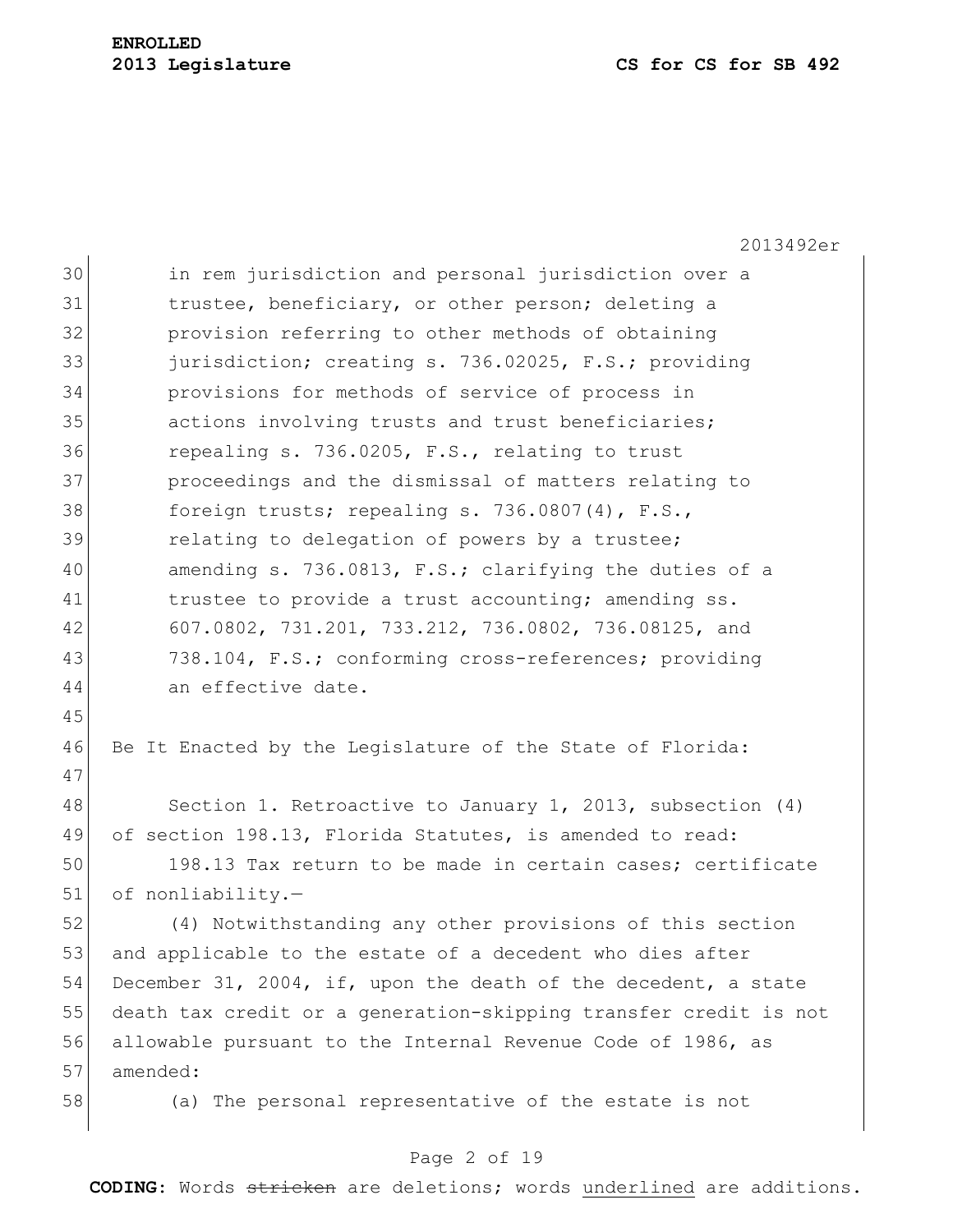|    | 2013492er                                                          |
|----|--------------------------------------------------------------------|
| 59 | required to file a return under subsection (1) in connection       |
| 60 | with the estate.                                                   |
| 61 | (b) The person who would otherwise be required to file a           |
| 62 | return reporting a generation-skipping transfer under subsection   |
| 63 | (3) is not required to file such a return in connection with the   |
| 64 | estate.                                                            |
| 65 |                                                                    |
| 66 | The provisions of this subsection do not apply to estates of       |
| 67 | decedents dying after December 31, 2012.                           |
| 68 | Section 2. Present subsections (22) and (23) of section            |
| 69 | 717.101, Florida Statutes, are redesignated as subsections (23)    |
| 70 | and $(24)$ , respectively, and a new subsection $(22)$ is added to |
| 71 | that section, to read:                                             |
| 72 | 717.101 Definitions. - As used in this chapter, unless the         |
| 73 | context otherwise requires:                                        |
| 74 | (22) "Trust instrument" means a trust instrument as defined        |
| 75 | in s. 736.0103.                                                    |
| 76 | Section 3. Subsection (1) of section 717.112, Florida              |
| 77 | Statutes, is amended to read:                                      |
| 78 | 717.112 Property held by agents and fiduciaries.-                  |
| 79 | $(1)$ Except as provided in ss. 717.1125 and 733.816, all          |
| 80 | intangible property and any income or increment thereon held in    |
| 81 | a fiduciary capacity for the benefit of another person is          |
| 82 | presumed unclaimed unless the owner has within 5 years after it    |
| 83 | has become payable or distributable increased or decreased the     |
| 84 | principal, accepted payment of principal or income, communicated   |
| 85 | concerning the property, or otherwise indicated an interest as     |
| 86 | evidenced by a memorandum or other record on file with the         |
| 87 | fiduciary.                                                         |
|    |                                                                    |

# Page 3 of 19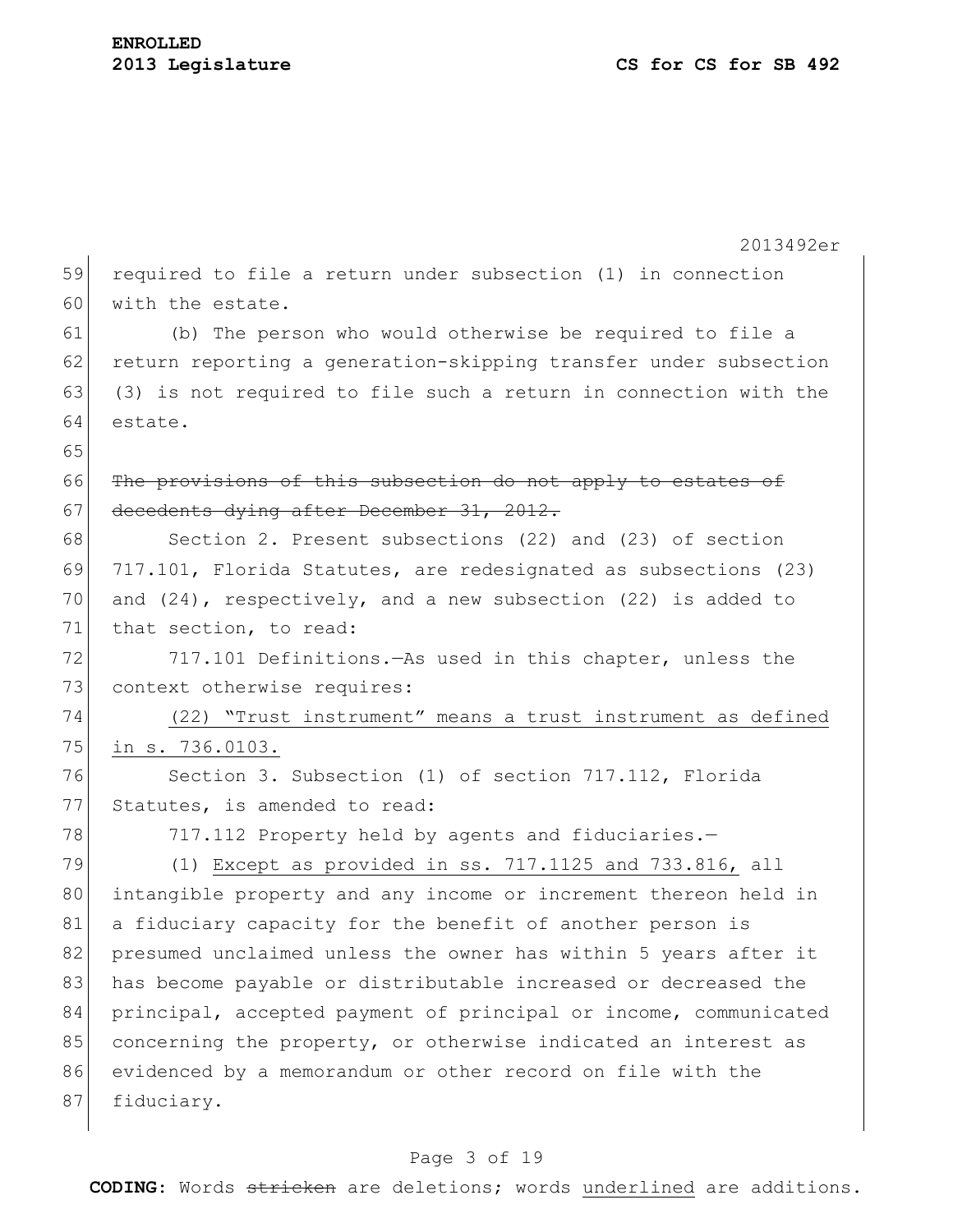|     | 2013492er                                                          |
|-----|--------------------------------------------------------------------|
| 88  | Section 4. Section 717.1125, Florida Statutes, is created          |
| 89  | to read:                                                           |
| 90  | 717.1125 Property held by fiduciaries under trust                  |
| 91  | instruments. - All intangible property and any income or increment |
| 92  | thereon held in a fiduciary capacity for the benefit of another    |
| 93  | person under a trust instrument is presumed unclaimed unless the   |
| 94  | owner has, within 2 years after it has become payable or           |
| 95  | distributable, increased or decreased the principal, accepted      |
| 96  | payment of principal or income, communicated concerning the        |
| 97  | property, or otherwise indicated an interest as evidenced by a     |
| 98  | memorandum or other record on file with the fiduciary.             |
| 99  | Section 5. Subsection (3) of section 731.110, Florida              |
| 100 | Statutes, is amended to read:                                      |
| 101 | 731.110 Caveat; proceedings.-                                      |
| 102 | (3) If a caveat has been filed by an interested person             |
| 103 | other than a creditor, the court may not admit a will of the       |
| 104 | decedent to probate or appoint a personal representative until     |
| 105 | formal notice of the petition for administration has been served   |
| 106 | on the caveator or the caveator's designated agent and the         |
| 107 | caveator has had the opportunity to participate in proceedings     |
| 108 | on the petition, as provided by the Florida Probate Rules. This    |
| 109 | subsection does not require a caveator to be served with formal    |
| 110 | notice of its own petition for administration.                     |
| 111 | Section 6. Subsection (4) of section 732.703, Florida              |
| 112 | Statutes, is amended to read:                                      |
| 113 | 732.703 Effect of divorce, dissolution, or invalidity of           |
| 114 | marriage on disposition of certain assets at death.-               |
| 115 | (4) Subsection (2) does not apply:                                 |
| 116 | (a) To the extent that controlling federal law provides            |

# Page 4 of 19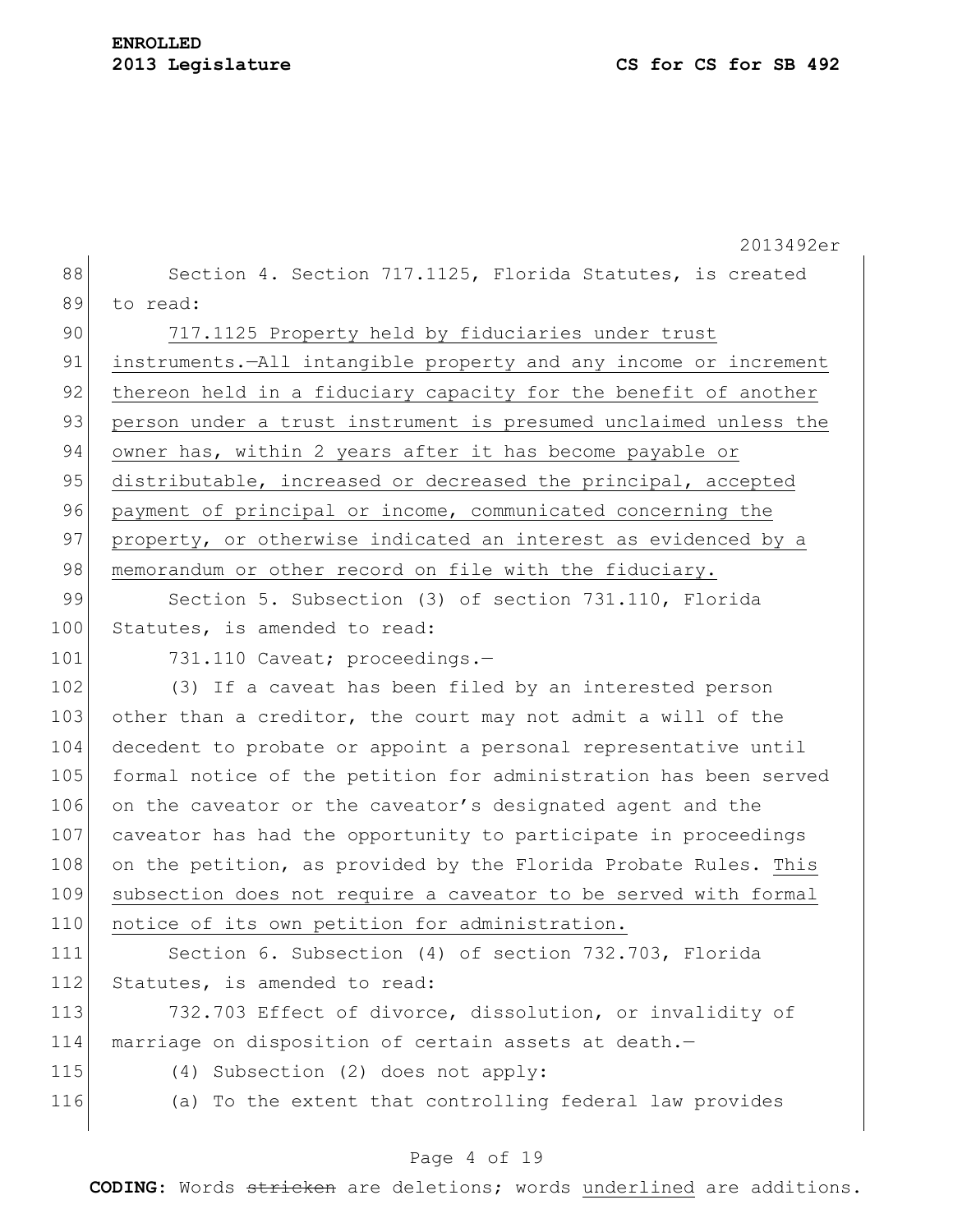2013492er

117 otherwise;

118 (b) If the governing instrument is signed by the decedent, 119 or on behalf of the decedent, after the order of dissolution or 120 order declaring the marriage invalid and such governing 121 instrument expressly provides that benefits will be payable to 122 the decedent's former spouse;

123 (c) To the extent a will or trust governs the disposition 124 of the assets and s. 732.507(2) or s. 736.1105  $736.1005$  applies;

125 (d) If the order of dissolution or order declaring the 126 marriage invalid requires that the decedent acquire or maintain 127 the asset for the benefit of a former spouse or children of the 128 marriage, payable upon the death of the decedent either outright 129 or in trust, only if other assets of the decedent fulfilling 130 such a requirement for the benefit of the former spouse or 131 children of the marriage do not exist upon the death of the 132 decedent:

 (e) If, under the terms of the order of dissolution or order declaring the marriage invalid, the decedent could not have unilaterally terminated or modified the ownership of the 136 asset, or its disposition upon the death of the decedent;

137 (f) If the designation of the decedent's former spouse as a 138 beneficiary is irrevocable under applicable law;

139 (g) If the governing instrument directing the disposition  $140$  of the asset at death is governed by the laws of a state other 141 than this state:

142 (h) To an asset held in two or more names as to which the 143 death of one coowner vests ownership of the asset in the 144 surviving coowner or coowners;

145 (i) If the decedent remarries the person whose interest

## Page 5 of 19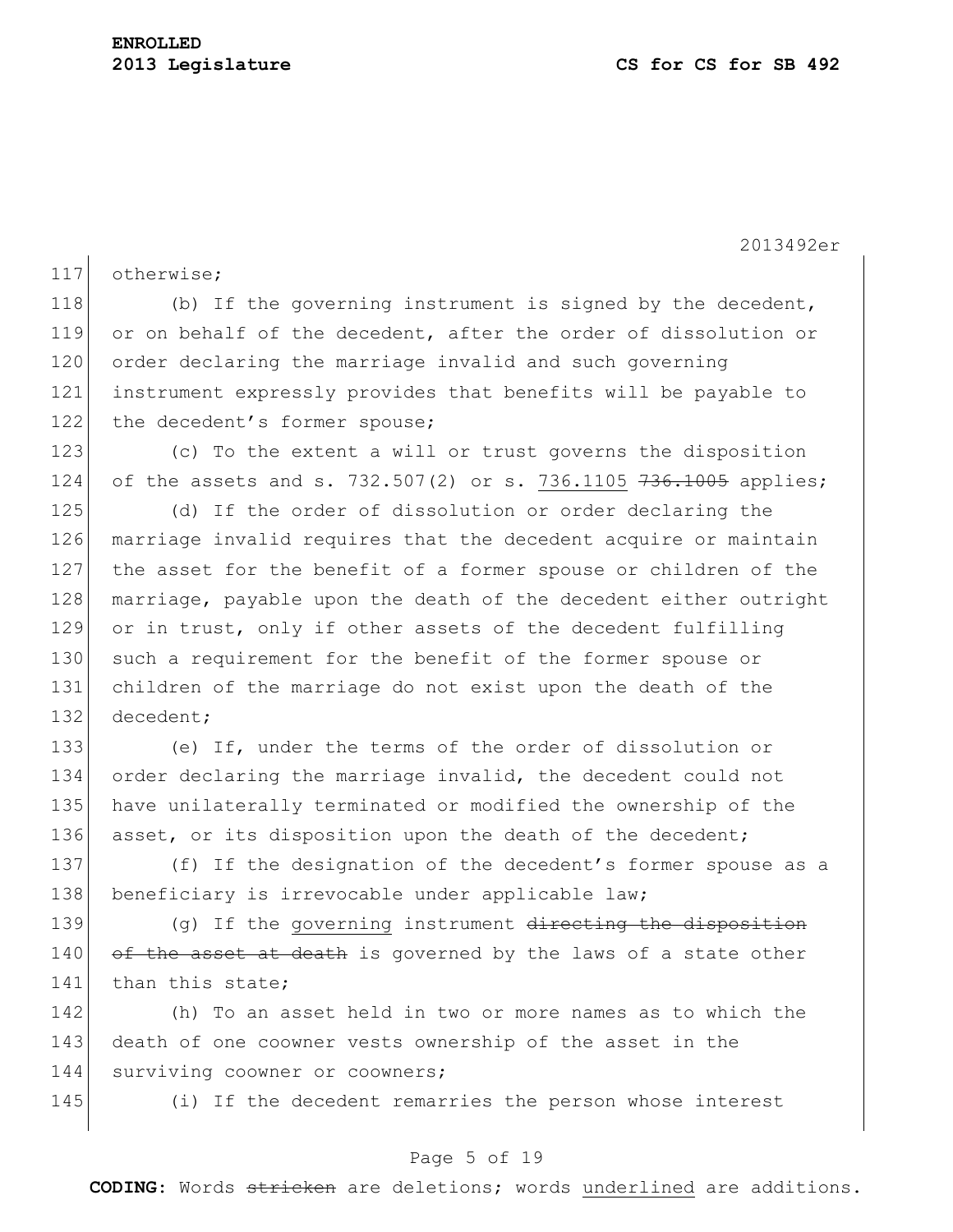2013492er 146 would otherwise have been revoked under this section and the 147 decedent and that person are married to one another at the time 148 of the decedent's death; or 149 (j) To state-administered retirement plans under chapter 150 121. 151 Section 7. Section 732.806, Florida Statutes, is created to 152 read: 153 732.806 Gifts to lawyers and other disqualified persons.-154 (1) Any part of a written instrument which makes a gift to 155 a lawyer or a person related to the lawyer is void if the lawyer 156 prepared or supervised the execution of the written instrument, 157 or solicited the gift, unless the lawyer or other recipient of 158 the gift is related to the person making the gift. 159 (2) This section is not applicable to a provision in a 160 written instrument appointing a lawyer, or a person related to 161 the lawyer, as a fiduciary. 162 (3) A provision in a written instrument purporting to waive 163 the application of this section is unenforceable. 164 (4) If property distributed in kind, or a security interest 165 in that property, is acquired by a purchaser or lender for value 166 from a person who has received a gift in violation of this 167 section, the purchaser or lender takes title free of any claims 168 arising under this section and incurs no personal liability by 169 reason of this section, whether or not the gift is void under 170 this section. 171 (5) In all actions brought under this section, the court 172 must award taxable costs as in chancery actions, including 173 attorney fees. When awarding taxable costs and attorney fees 174 under this section, the court may direct payment from a party's

## Page 6 of 19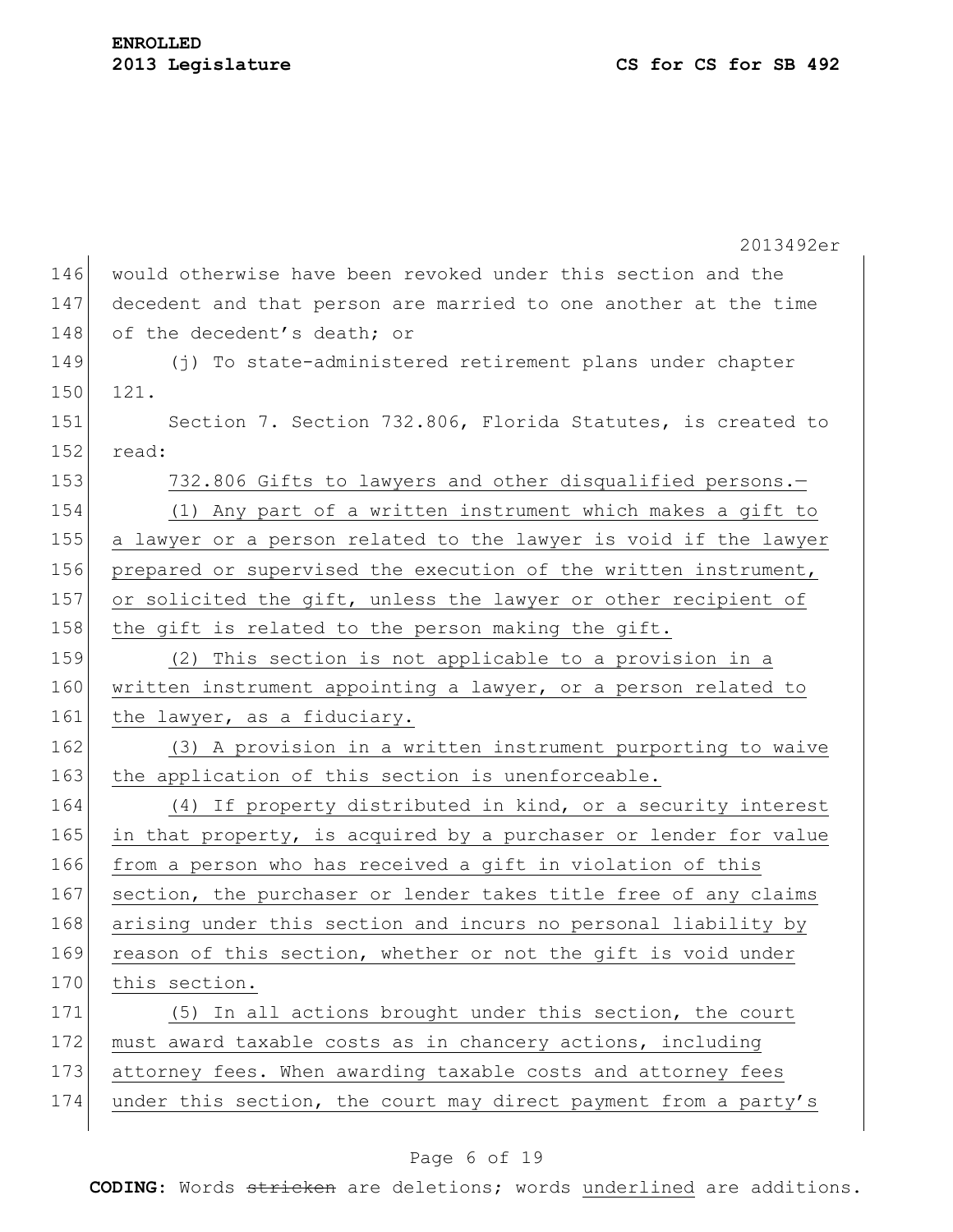|     | 2013492er                                                        |
|-----|------------------------------------------------------------------|
| 175 | interest in the estate or trust, or enter a judgment that may be |
| 176 | satisfied from other property of the party, or both. Attorney    |
| 177 | fees and costs may not be awarded against a party who, in good   |
| 178 | faith, initiates an action under this section to declare a gift  |
| 179 | void.                                                            |
| 180 | (6) If a part of a written instrument is invalid by reason       |
| 181 | of this section, the invalid part is severable and may not       |
| 182 | affect any other part of the written instrument which can be     |
| 183 | given effect, including a term that makes an alternate or        |
| 184 | substitute gift. In the case of a power of appointment, this     |
| 185 | section does not affect the power to appoint in favor of persons |
| 186 | other than the lawyer or a person related to the lawyer.         |
| 187 | (7) For purposes of this section:                                |
| 188 | (a) A lawyer is deemed to have prepared, or supervised the       |
| 189 | execution of, a written instrument if the preparation, or        |
| 190 | supervision of the execution, of the written instrument was      |
| 191 | performed by an employee or lawyer employed by the same firm as  |
| 192 | the lawyer.                                                      |
| 193 | (b) A person is "related" to an individual if, at the time       |
| 194 | the lawyer prepared or supervised the execution of the written   |
| 195 | instrument or solicited the gift, the person is:                 |
| 196 | 1. A spouse of the individual;                                   |
| 197 | 2. A lineal ascendant or descendant of the individual;           |
| 198 | 3. A sibling of the individual;                                  |
| 199 | 4. A relative of the individual or of the individual's           |
| 200 | spouse with whom the lawyer maintains a close, familial          |
| 201 | relationship;                                                    |
| 202 | 5. A spouse of a person described in subparagraph 2.,            |
| 203 | subparagraph 3., or subparagraph 4.; or                          |
|     |                                                                  |

# Page 7 of 19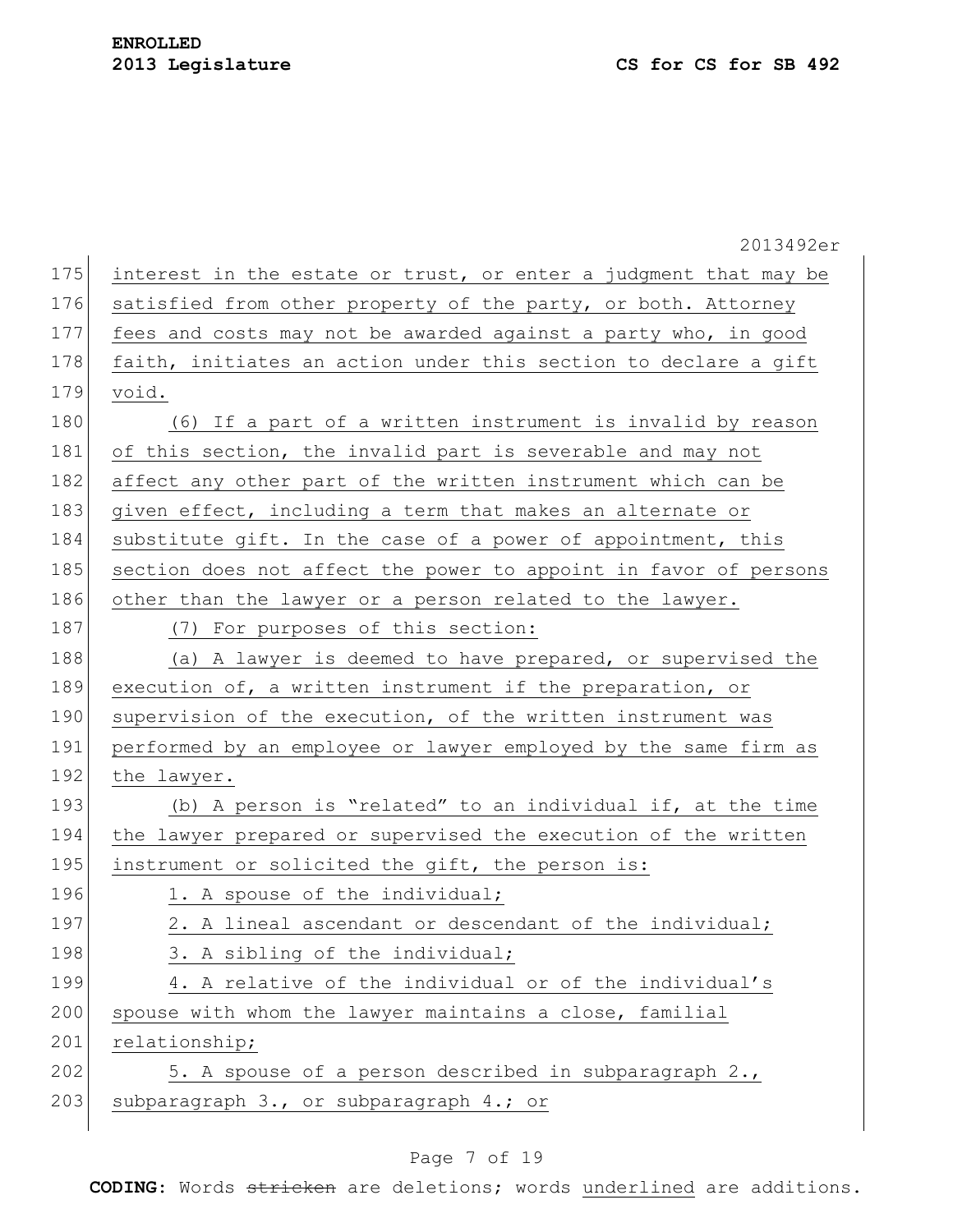|     | 2013492er                                                        |
|-----|------------------------------------------------------------------|
| 204 | 6. A person who cohabitates with the individual.                 |
| 205 | (c) The term "written instrument" includes, but is not           |
| 206 | limited to, a will, a trust, a deed, a document exercising a     |
| 207 | power of appointment, or a beneficiary designation under a life  |
| 208 | insurance contract or any other contractual arrangement that     |
| 209 | creates an ownership interest or permits the naming of a         |
| 210 | beneficiary.                                                     |
| 211 | (d) The term "gift" includes an inter vivos gift, a              |
| 212 | testamentary transfer of real or personal property or any        |
| 213 | interest therein, and the power to make such a transfer          |
| 214 | regardless of whether the gift is outright or in trust;          |
| 215 | regardless of when the transfer is to take effect; and           |
| 216 | regardless of whether the power is held in a fiduciary or        |
| 217 | nonfiduciary capacity.                                           |
| 218 | (8) The rights and remedies granted in this section are in       |
| 219 | addition to any other rights or remedies a person may have at    |
| 220 | law or in equity.                                                |
| 221 | Section 8. Section 732.901, Florida Statutes, is amended to      |
| 222 | read:                                                            |
| 223 | 732.901 Production of wills.-                                    |
| 224 | (1) The custodian of a will must deposit the will with the       |
| 225 | clerk of the court having venue of the estate of the decedent    |
| 226 | within 10 days after receiving information that the testator is  |
| 227 | dead. The custodian must supply the testator's date of death or  |
| 228 | the last four digits of the testator's social security number to |
| 229 | the clerk upon deposit.                                          |
| 230 | (2) Upon petition and notice, the custodian of any will may      |
| 231 | be compelled to produce and deposit the will as provided in      |
| 232 | subsection (1). All costs, damages, and a reasonable attorney's  |
|     |                                                                  |

# Page 8 of 19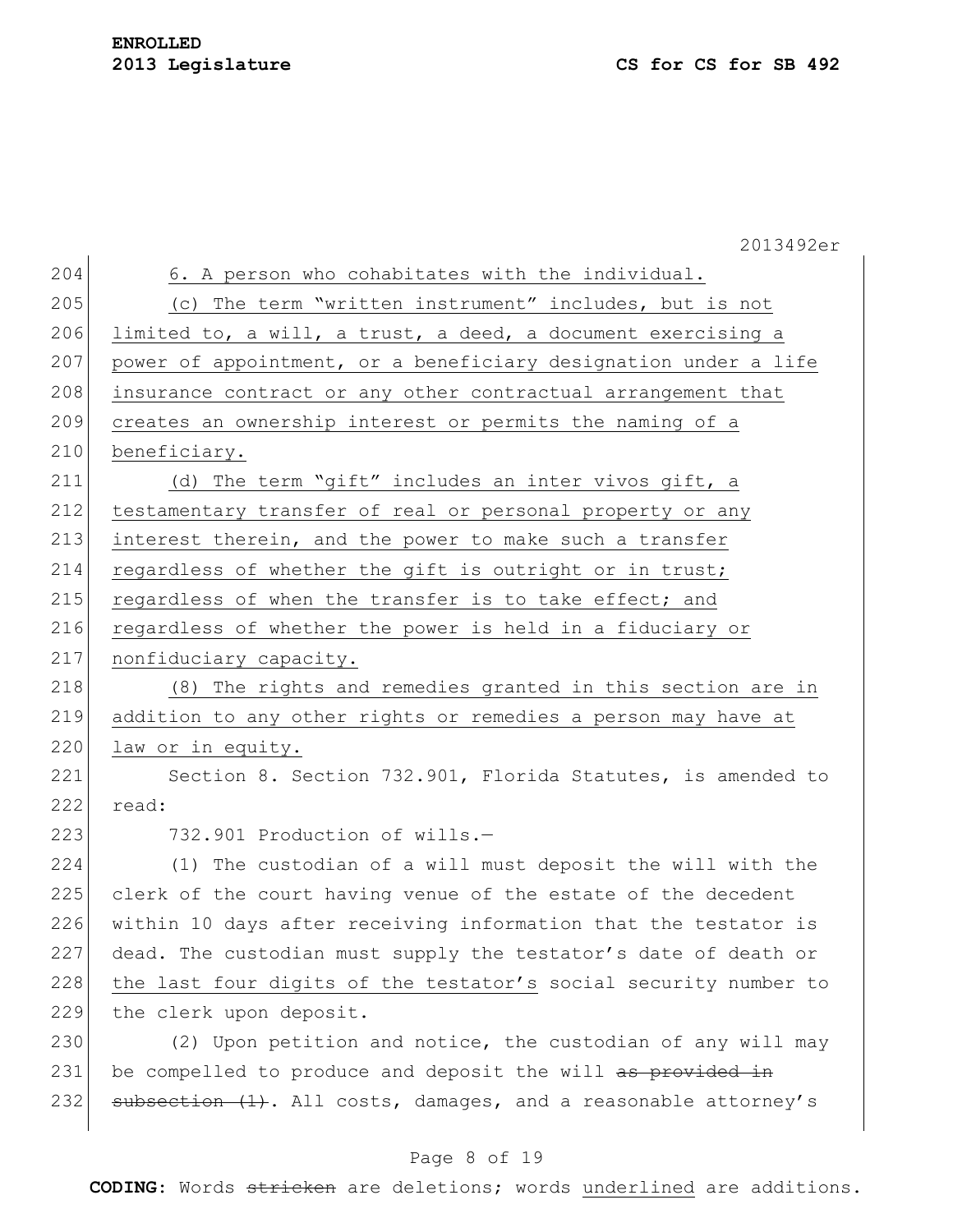2013492er 233 fee shall be adjudged to petitioner against the delinquent 234 custodian if the court finds that the custodian had no just or 235 reasonable cause for failing to deposit the will. 236 (3) An original will submitted to the clerk with a petition 237 or other pleading is deemed to have been deposited with the 238 clerk. 239 (4) Upon receipt, the clerk shall retain and preserve the 240 original will in its original form for at least 20 years. If the 241 probate of a will is initiated, the original will may be 242 maintained by the clerk with the other pleadings during the 243 pendency of the proceedings, but the will must at all times be 244 retained in its original form for the remainder of the 20-year 245 period whether or not the will is admitted to probate or the 246 proceedings are terminated. Transforming and storing a will on 247 film, microfilm, magnetic, electronic, optical, or other 248 substitute media or recording a will onto an electronic record-249 keeping system, whether or not in accordance with the standards 250 adopted by the Supreme Court of Florida, or permanently 251 recording a will does not eliminate the requirement to preserve 252 the original will. 253 (5) For purposes of this section, the term "will" includes 254 a separate writing as described in s. 732.515. 255 Section 9. Present subsections (6) through (11) of section 256 736.0103, Florida Statutes, are redesignated as subsections (7) 257 through (12), respectively, present subsections (12) through 258 (21) of that section are redesignated as subsections  $(14)$ 259 through (23), respectively, and new subsections (6) and (13) are 260 added to that section, to read: 261 736.0103 Definitions.—Unless the context otherwise

## Page 9 of 19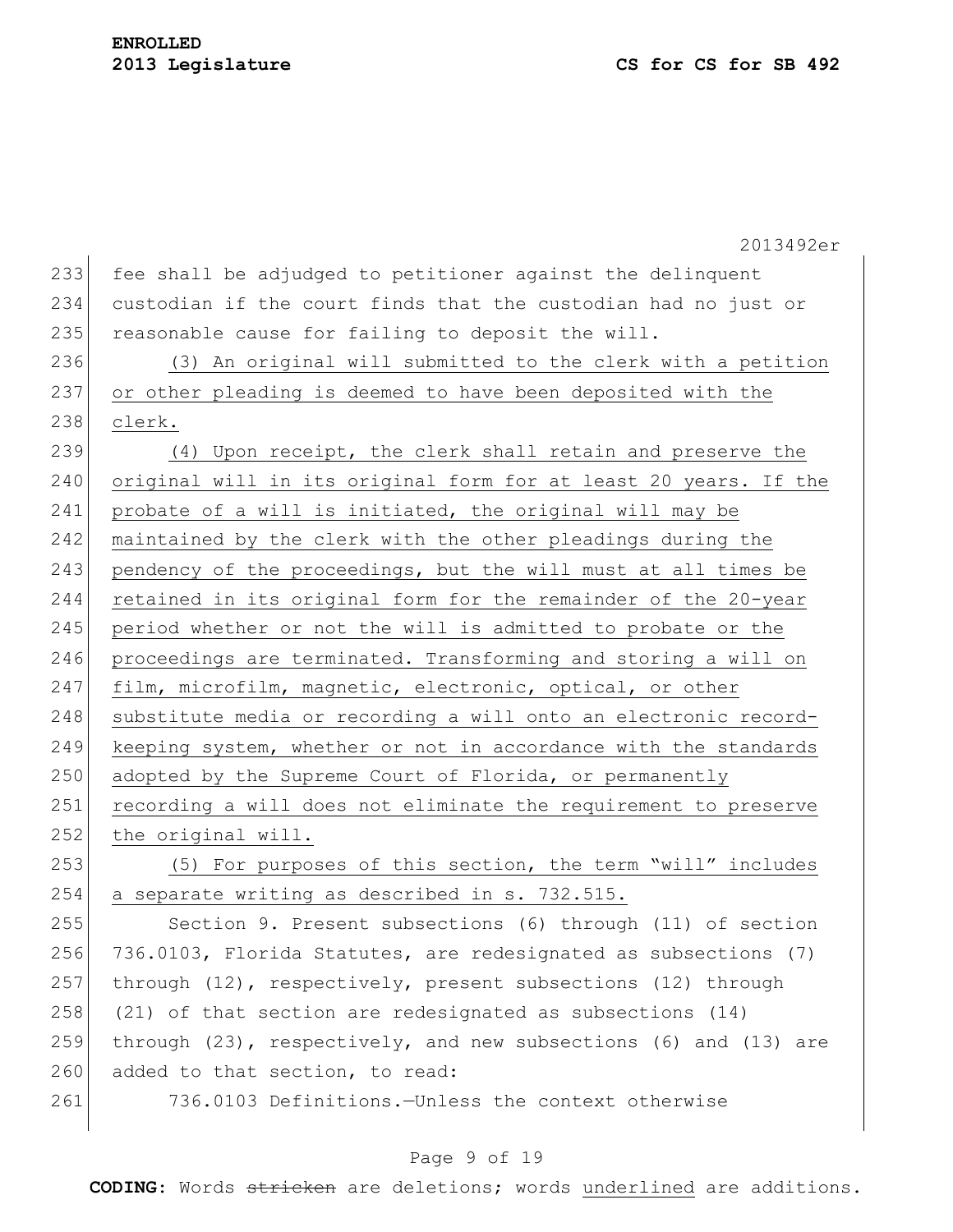|     | 2013492er                                                        |
|-----|------------------------------------------------------------------|
| 262 | requires, in this code:                                          |
| 263 | (6) "Distributee" means a beneficiary who is currently           |
| 264 | entitled to receive a distribution.                              |
| 265 | (13) "Permissible distributee" means a beneficiary who is        |
| 266 | currently eligible to receive a distribution.                    |
| 267 | Section 10. Section 736.0202, Florida Statutes, is amended       |
| 268 | to read:                                                         |
| 269 | 736.0202 Jurisdiction over trustee and beneficiary.-             |
| 270 | (1) IN REM JURISDICTION. Any beneficiary By accepting the        |
| 271 | trusteeship of a trust having its principal place of             |
| 272 | administration in this state is subject or by moving the         |
| 273 | principal place of administration to this state, the trustee     |
| 274 | submits personally to the jurisdiction of the courts of this     |
| 275 | state to the extent of the beneficiary's interest in regarding   |
| 276 | any matter involving the trust.                                  |
| 277 | (2) PERSONAL JURISDICTION.-                                      |
| 278 | (a) Any trustee, trust beneficiary, or other person,             |
| 279 | whether or not a citizen or resident of this state, who          |
| 280 | personally or through an agent does any of the following acts    |
| 281 | related to a trust, submits to the jurisdiction of the courts of |
| 282 | this state involving that trust: With respect to their interests |
| 283 | in the trust, the beneficiaries of a trust having its principal  |
| 284 | place of administration in this state are subject to the         |
| 285 | jurisdiction of the courts of this state regarding any matter    |
| 286 | involving the trust. By accepting a distribution from such a     |
| 287 | trust, the recipient submits personally to the jurisdiction of   |
| 288 | the courts of this state regarding any matter involving the      |
| 289 | distribution.                                                    |
| 290 | 1. Accepts trusteeship of a trust having its principal           |

# Page 10 of 19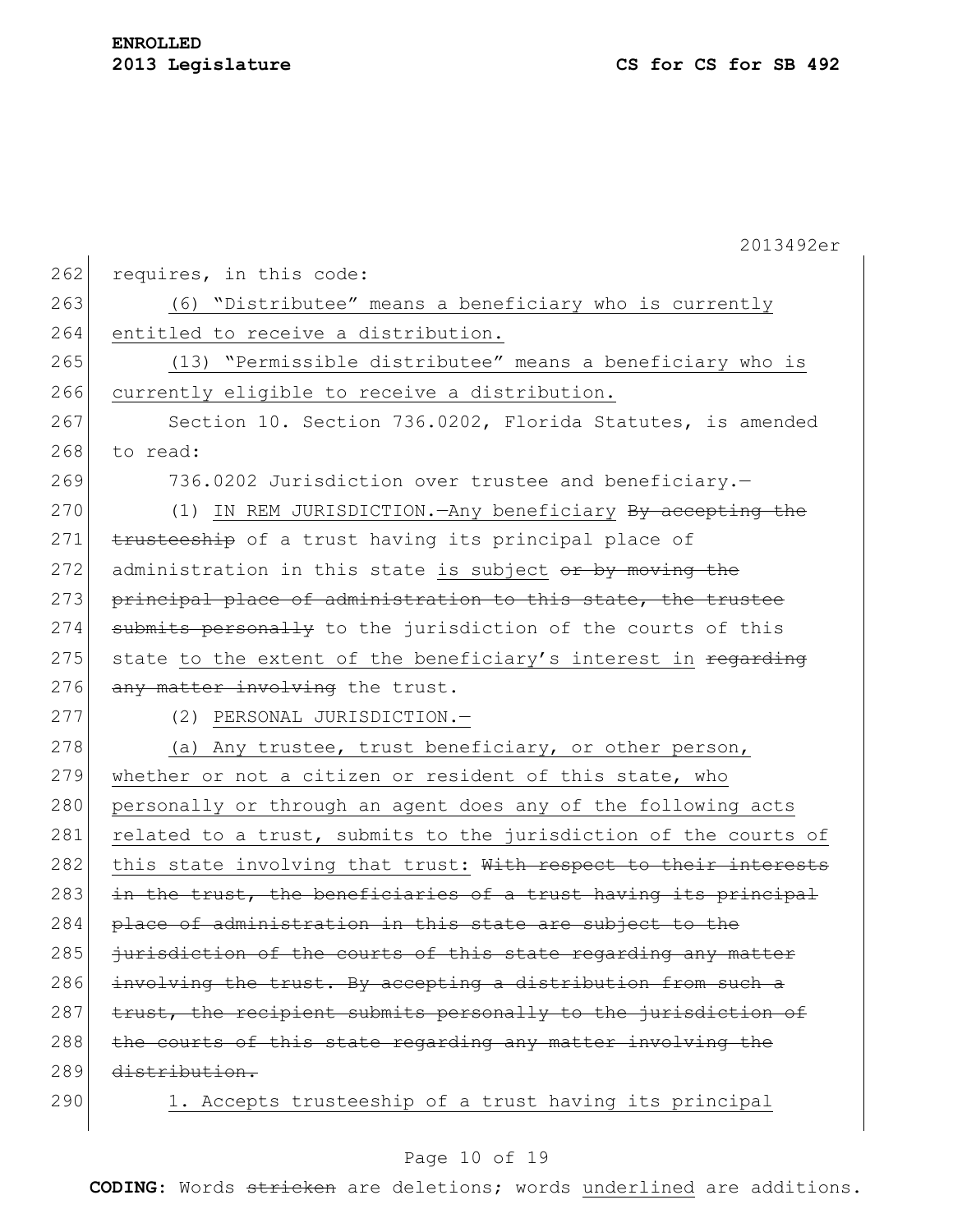|     | 2013492er                                                        |
|-----|------------------------------------------------------------------|
| 291 | place of administration in this state at the time of acceptance. |
| 292 | 2. Moves the principal place of administration of a trust        |
| 293 | to this state.                                                   |
| 294 | 3. Serves as trustee of a trust created by a settlor who         |
| 295 | was a resident of this state at the time of creation of the      |
| 296 | trust or serves as trustee of a trust having its principal place |
| 297 | of administration in this state.                                 |
| 298 | 4. Accepts or exercises a delegation of powers or duties         |
| 299 | from the trustee of a trust having its principal place of        |
| 300 | administration in this state.                                    |
| 301 | 5. Commits a breach of trust in this state, or commits a         |
| 302 | breach of trust with respect to a trust having its principal     |
| 303 | place of administration in this state at the time of the breach. |
| 304 | 6. Accepts compensation from a trust having its principal        |
| 305 | place of administration in this state.                           |
| 306 | 7. Performs any act or service for a trust having its            |
| 307 | principal place of administration in this state.                 |
| 308 | 8. Accepts a distribution from a trust having its principal      |
| 309 | place of administration in this state with respect to any matter |
| 310 | involving the distribution.                                      |
| 311 | (b) A court of this state may exercise personal                  |
| 312 | jurisdiction over a trustee, trust beneficiary, or other person, |
| 313 | whether found within or outside the state, to the maximum extent |
| 314 | permitted by the State Constitution or the Federal Constitution. |
| 315 | (3) This section does not preclude other methods of              |
| 316 | obtaining jurisdiction over a trustee, beneficiary, or other     |
| 317 | person receiving property from the trust.                        |
| 318 | Section 11. Section 736.02025, Florida Statutes, is created      |
| 319 | to read:                                                         |
|     |                                                                  |

# Page 11 of 19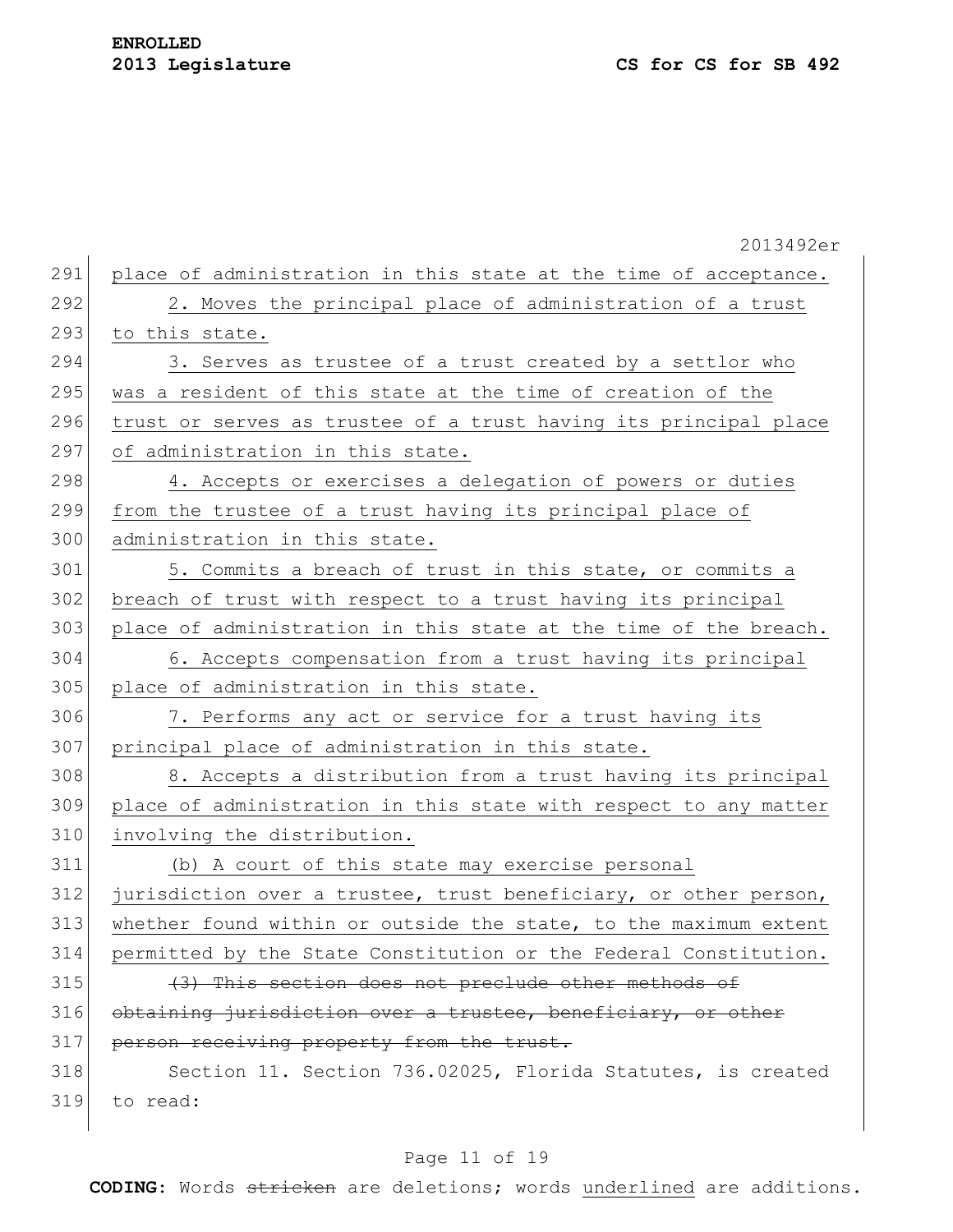2013492er 320 736.02025 Service of process.-321 (1) Except as otherwise provided in this section, service 322 of process upon any person may be made as provided in chapter 323 48. 324 (2) Where only in rem or quasi in rem relief is sought 325 against a person in a matter involving a trust, service of 326 process on that person may be made by sending a copy of the 327 summons and complaint by any commercial delivery service 328 requiring a signed receipt or by any form of mail requiring a 329 signed receipt. Service under this subsection shall be complete 330 upon signing of a receipt by the addressee or by any person 331 authorized to receive service of a summons on behalf of the 332 addressee as provided in chapter 48. Proof of service shall be 333 by verified statement of the person serving the summons, to 334 which must be attached the signed receipt or other evidence 335 satisfactory to the court that delivery was made to the 336 addressee or other authorized person. 337 (3) Under any of the following circumstances, service of 338 original process pursuant to subsection (2) may be made by 339 first-class mail: 340 (a) If registered or certified mail service to the 341 addressee is unavailable and if delivery by commercial delivery 342 service is also unavailable. 343 (b) If delivery is attempted and is refused by the 344 addressee. 345 (c) If delivery by mail requiring a signed receipt is 346 unclaimed after notice to the addressee by the delivering 347 entity. 348 (4) If service of process is obtained under subsection (3),

## Page 12 of 19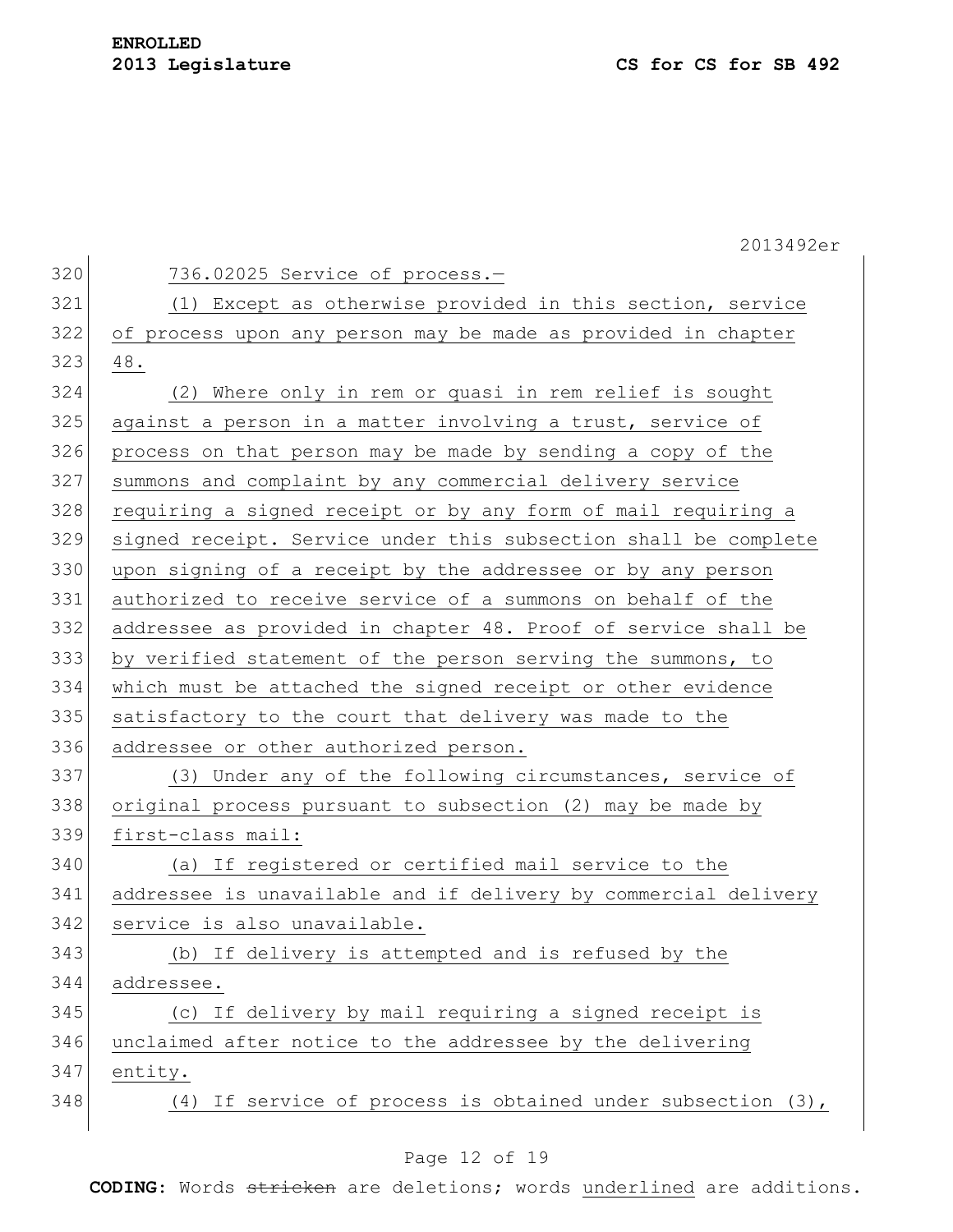|     | 2013492er                                                        |
|-----|------------------------------------------------------------------|
| 349 | proof of service shall be made by verified statement of the      |
| 350 | person serving the summons. The verified statement must state    |
| 351 | the basis for service by first-class mail, the date of mailing,  |
| 352 | and the address to which the mail was sent.                      |
| 353 | Section 12. Section 736.0205, Florida Statutes, is               |
| 354 | repealed.                                                        |
| 355 | Section 13. Subsection (4) of section 736.0807, Florida          |
| 356 | Statutes, is repealed.                                           |
| 357 | Section 14. Paragraph (d) of subsection (1) of section           |
| 358 | 736.0813, Florida Statutes, is amended to read:                  |
| 359 | 736.0813 Duty to inform and account. The trustee shall keep      |
| 360 | the qualified beneficiaries of the trust reasonably informed of  |
| 361 | the trust and its administration.                                |
| 362 | (1) The trustee's duty to inform and account includes, but       |
| 363 | is not limited to, the following:                                |
| 364 | (d) A trustee of an irrevocable trust shall provide a trust      |
| 365 | accounting, as set forth in s. 736.08135, from the date of the   |
| 366 | last accounting or, if none, from the date on which the trustee  |
| 367 | became accountable, to each qualified beneficiary at least       |
| 368 | annually and on termination of the trust or on change of the     |
| 369 | trustee.                                                         |
| 370 |                                                                  |
| 371 | Paragraphs (a) and (b) do not apply to an irrevocable trust      |
| 372 | created before the effective date of this code, or to a          |
| 373 | revocable trust that becomes irrevocable before the effective    |
| 374 | date of this code. Paragraph (a) does not apply to a trustee who |
| 375 | accepts a trusteeship before the effective date of this code.    |
| 376 | Section 15. Subsection (2) of section 607.0802, Florida          |
| 377 | Statutes, is amended to read:                                    |
|     |                                                                  |

# Page 13 of 19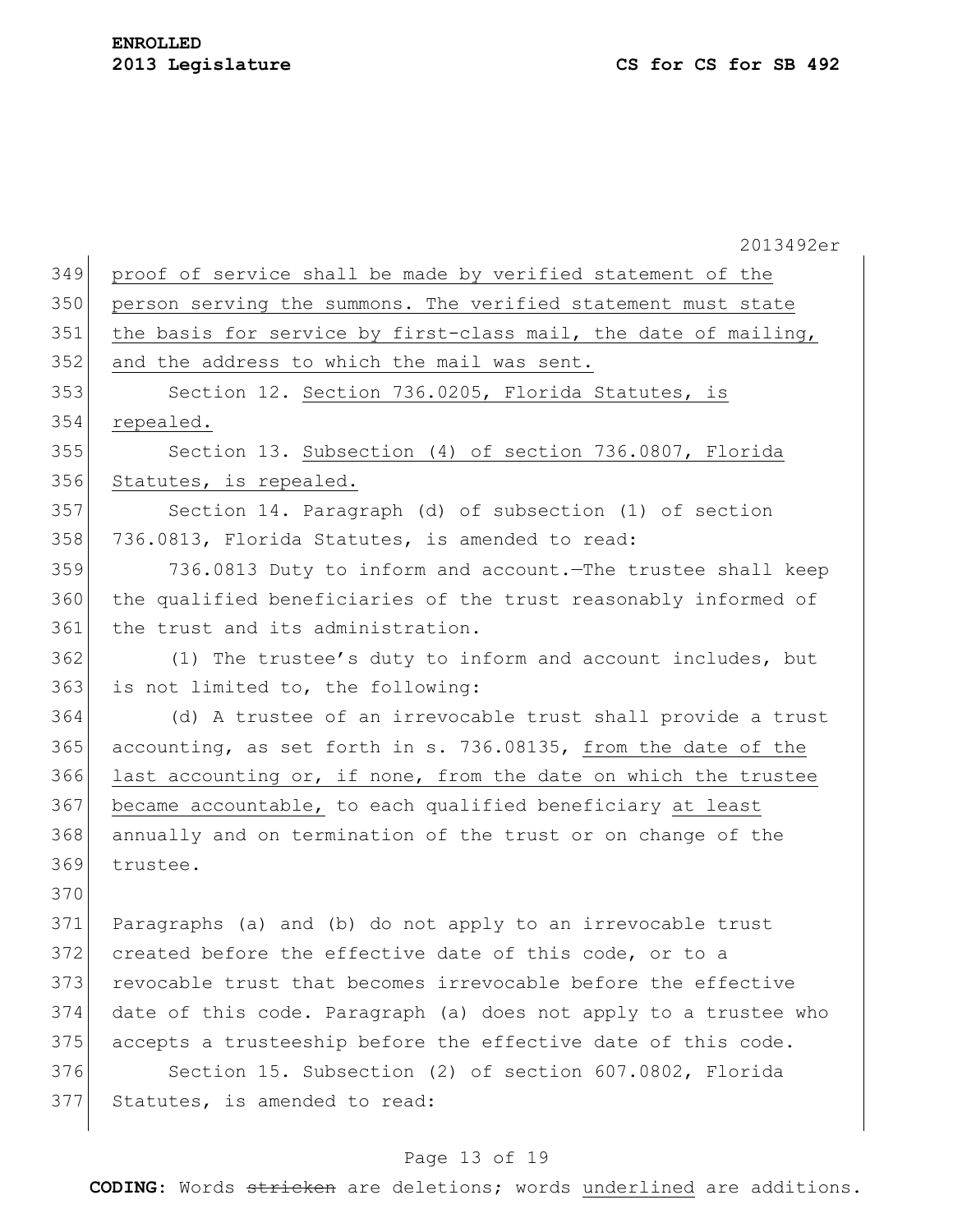2013492er

378 607.0802 Qualifications of directors. (2) In the event that the eligibility to serve as a member 380 of the board of directors of a condominium association, cooperative association, homeowners' association, or mobile home owners' association is restricted to membership in such association and membership is appurtenant to ownership of a unit, parcel, or mobile home, a grantor of a trust described in s. 733.707(3), or a qualified beneficiary as defined in s.  $736.0103(14)$  of a trust which owns a unit, parcel, or mobile home shall be deemed a member of the association and eligible to 388 serve as a director of the condominium association, cooperative association, homeowners' association, or mobile home owners' association, provided that said beneficiary occupies the unit, parcel, or mobile home. Section 16. Subsections (2) and (11) of section 731.201, 393 Florida Statutes, are amended to read: 731.201 General definitions.—Subject to additional definitions in subsequent chapters that are applicable to

396 specific chapters or parts, and unless the context otherwise 397 requires, in this code, in s. 409.9101, and in chapters  $736$ , 398 738, 739, and 744, the term:

399 (2) "Beneficiary" means heir at law in an intestate estate 400 and devisee in a testate estate. The term "beneficiary" does not 401 apply to an heir at law or a devisee after that person's 402 interest in the estate has been satisfied. In the case of a 403 devise to an existing trust or trustee, or to a trust or trustee 404 described by will, the trustee is a beneficiary of the estate. 405 Except as otherwise provided in this subsection, the beneficiary 406 of the trust is not a beneficiary of the estate of which that

#### Page 14 of 19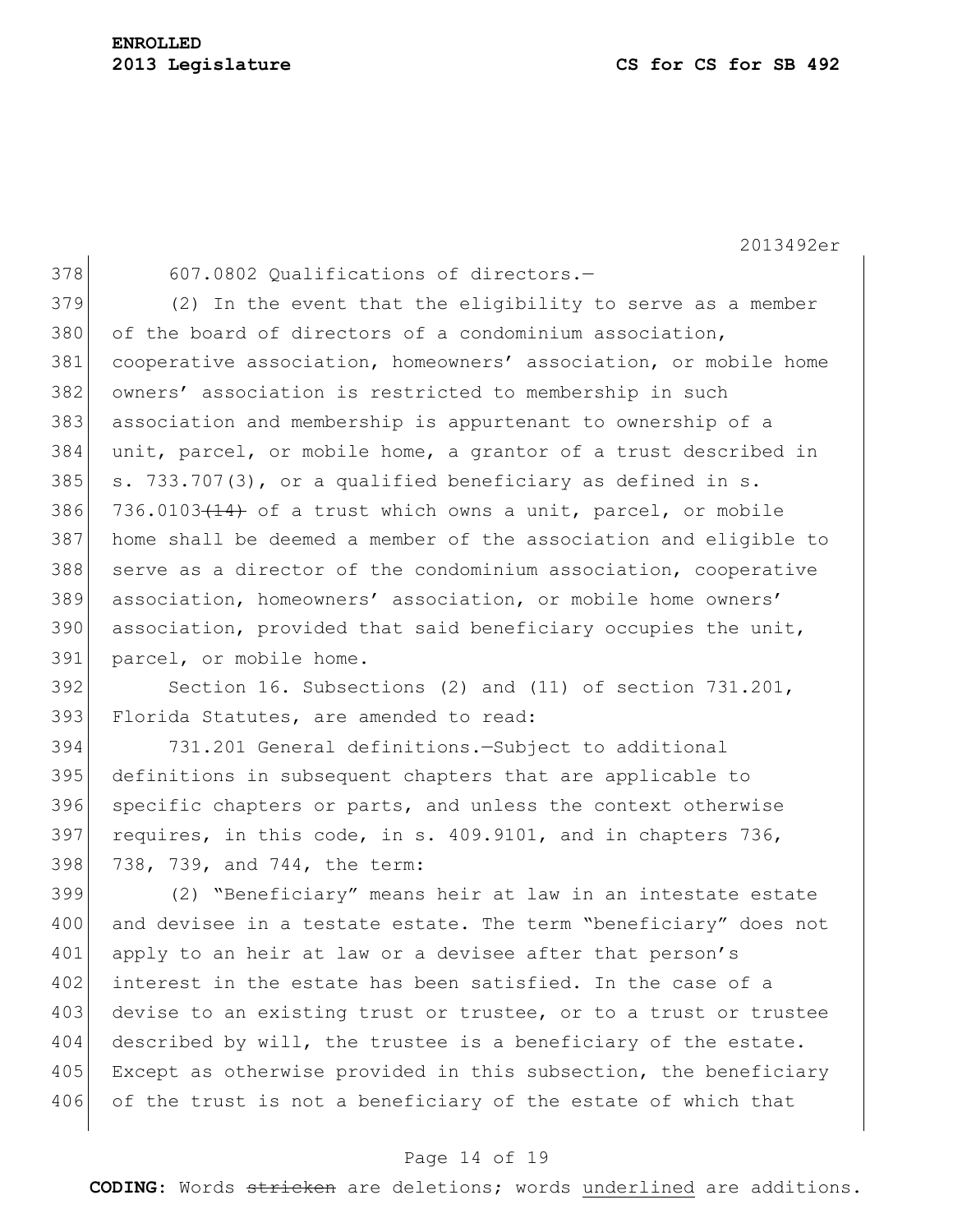2013492er 407 trust or the trustee of that trust is a beneficiary. However, if 408 each trustee is also a personal representative of the estate, 409 each qualified beneficiary of the trust as defined in s. 410 736.0103 $(14)$  shall be regarded as a beneficiary of the estate. 411 (11) "Devisee" means a person designated in a will or trust 412 to receive a devise. Except as otherwise provided in this 413 subsection, in the case of a devise to an existing trust or 414 trustee, or to a trust or trustee of a trust described by will, 415 the trust or trustee, rather than the beneficiaries of the 416 trust, is the devisee. However, if each trustee is also a 417 personal representative of the estate, each qualified 418 beneficiary of the trust as defined in s. 736.0103 $(14)$  shall be 419 regarded as a devisee. 420 Section 17. Subsection (1) of section 733.212, Florida 421 Statutes, is amended to read: 422 733.212 Notice of administration; filing of objections.— 423 (1) The personal representative shall promptly serve a copy 424 of the notice of administration on the following persons who are 425 known to the personal representative: 426 (a) The decedent's surviving spouse; 427 (b) Beneficiaries; 428 (c) The trustee of any trust described in s. 733.707(3) and 429 each qualified beneficiary of the trust as defined in s. 430  $|736.0103(14)$ , if each trustee is also a personal representative 431 of the estate; and 432 (d) Persons who may be entitled to exempt property 433 434 in the manner provided for service of formal notice, unless 435 served under s. 733.2123. The personal representative may

## Page 15 of 19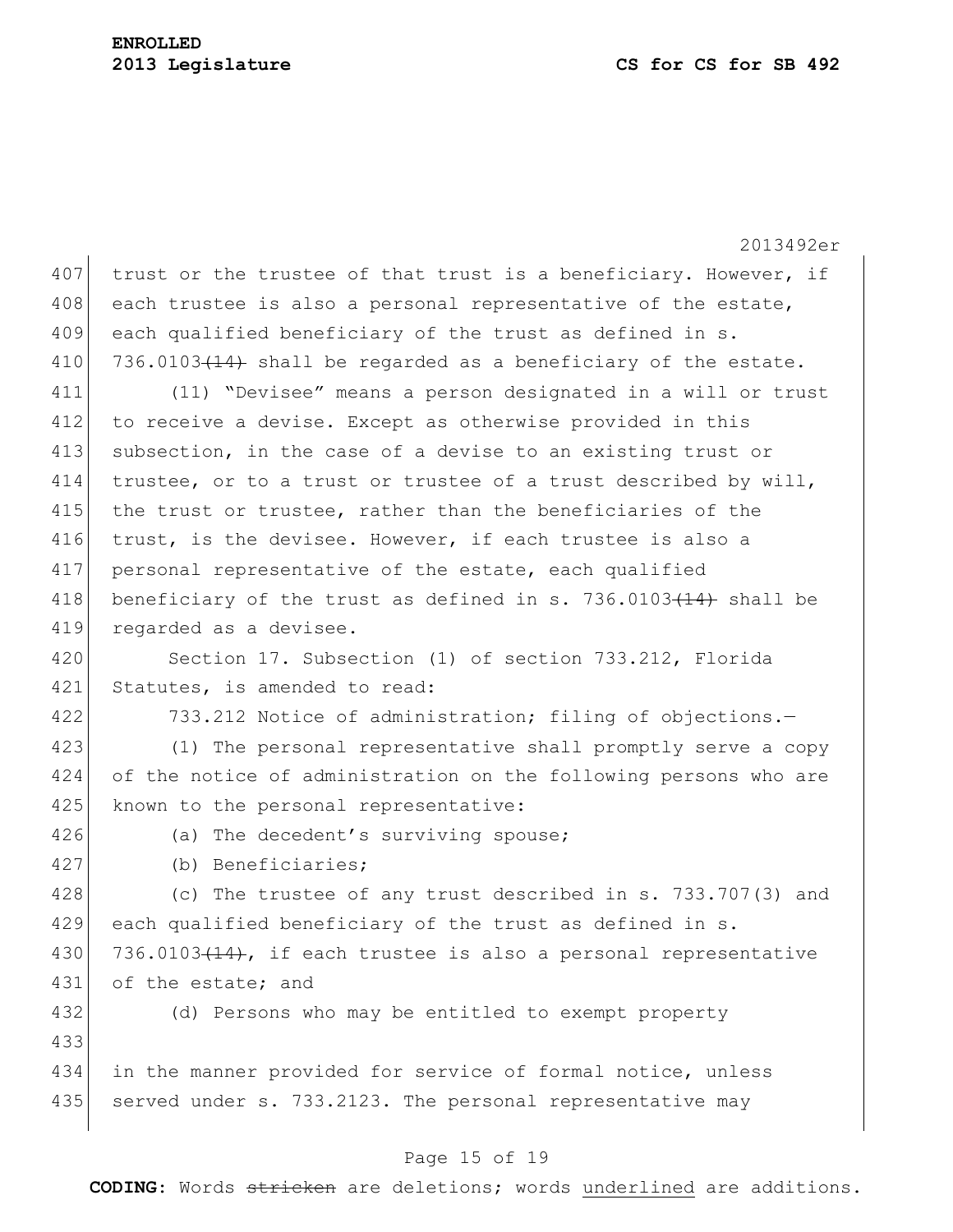2013492er 436 similarly serve a copy of the notice on any devisees under a 437 known prior will or heirs or others who claim or may claim an 438 interest in the estate. 439 Section 18. Paragraph (f) of subsection (5) of section 440 736.0802, Florida Statutes, is amended to read: 441 736.0802 Duty of loyalty.— 442 (5) 443 (f)1. The trustee of a trust as defined in s. 731.201 may 444 request authority to invest in investment instruments described 445 in this subsection other than a qualified investment instrument, 446 by providing to all qualified beneficiaries a written request 447 containing the following: 448 a. The name, telephone number, street address, and mailing 449 address of the trustee and of any individuals who may be 450 contacted for further information. 451 b. A statement that the investment or investments cannot be 452 made without the consent of a majority of each class of the 453 qualified beneficiaries. 454 c. A statement that, if a majority of each class of 455 qualified beneficiaries consent, the trustee will have the right 456 to make investments in investment instruments, as defined in s. 457 660.25(6), which are owned or controlled by the trustee or its 458 affiliate, or from which the trustee or its affiliate receives 459 compensation for providing services in a capacity other than as 460 trustee, that such investment instruments may include investment 461 instruments sold primarily to trust accounts, and that the 462 trustee or its affiliate may receive fees in addition to the 463 trustee's compensation for administering the trust. 464 d. A statement that the consent may be withdrawn

## Page 16 of 19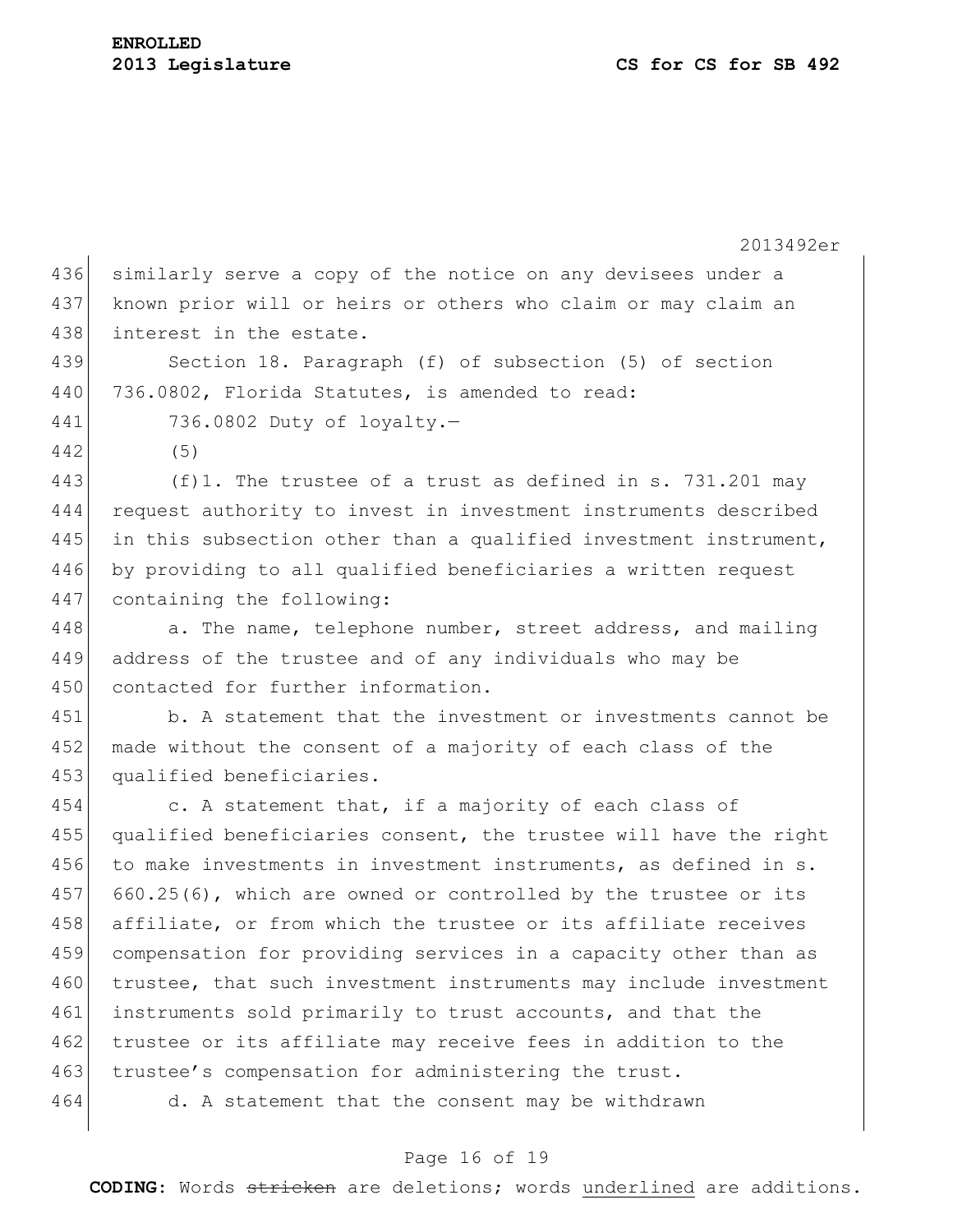2013492er 465 prospectively at any time by written notice given by a majority 466 of any class of the qualified beneficiaries. 467 468 A statement by the trustee is not delivered if the statement is 469 accompanied by another written communication other than a 470 written communication by the trustee that refers only to the 471 statement. 472 2. For purposes of paragraph (e) and this paragraph: 473 a. "Majority of the qualified beneficiaries" means: 474 (I) If at the time the determination is made there are one 475 or more beneficiaries as described in s. 736.0103(16)(c) 476  $736.0103(14)(e)$ , at least a majority in interest of the 477 beneficiaries described in s. 736.0103(16)(a)  $736.0103(1)$ 478 at least a majority in interest of the beneficiaries described 479 in s. 736.0103(16)(b)  $736.0103(1)$ 480 in interest of the beneficiaries described in s. 736.0103(16)(c) 481  $\left[736.0103(14)(e),\right]$  if the interests of the beneficiaries are 482 reasonably ascertainable; otherwise, a majority in number of 483 each such class; or 484 (II) If there is no beneficiary as described in s. 485 736.0103(16)(c) 736.0103(14)(e), at least a majority in interest 486 of the beneficiaries described in s. 736.0103(16)(a) 487  $\left| \frac{736.0103(14)}{256.0103(14)} \right|$  and at least a majority in interest of the 488 beneficiaries described in s. 736.0103(16)(b) 736.0103(14)(b), 489 if the interests of the beneficiaries are reasonably 490 ascertainable; otherwise, a majority in number of each such 491 class. 492 b. "Qualified investment instrument" means a mutual fund, 493 common trust fund, or money market fund described in and

#### Page 17 of 19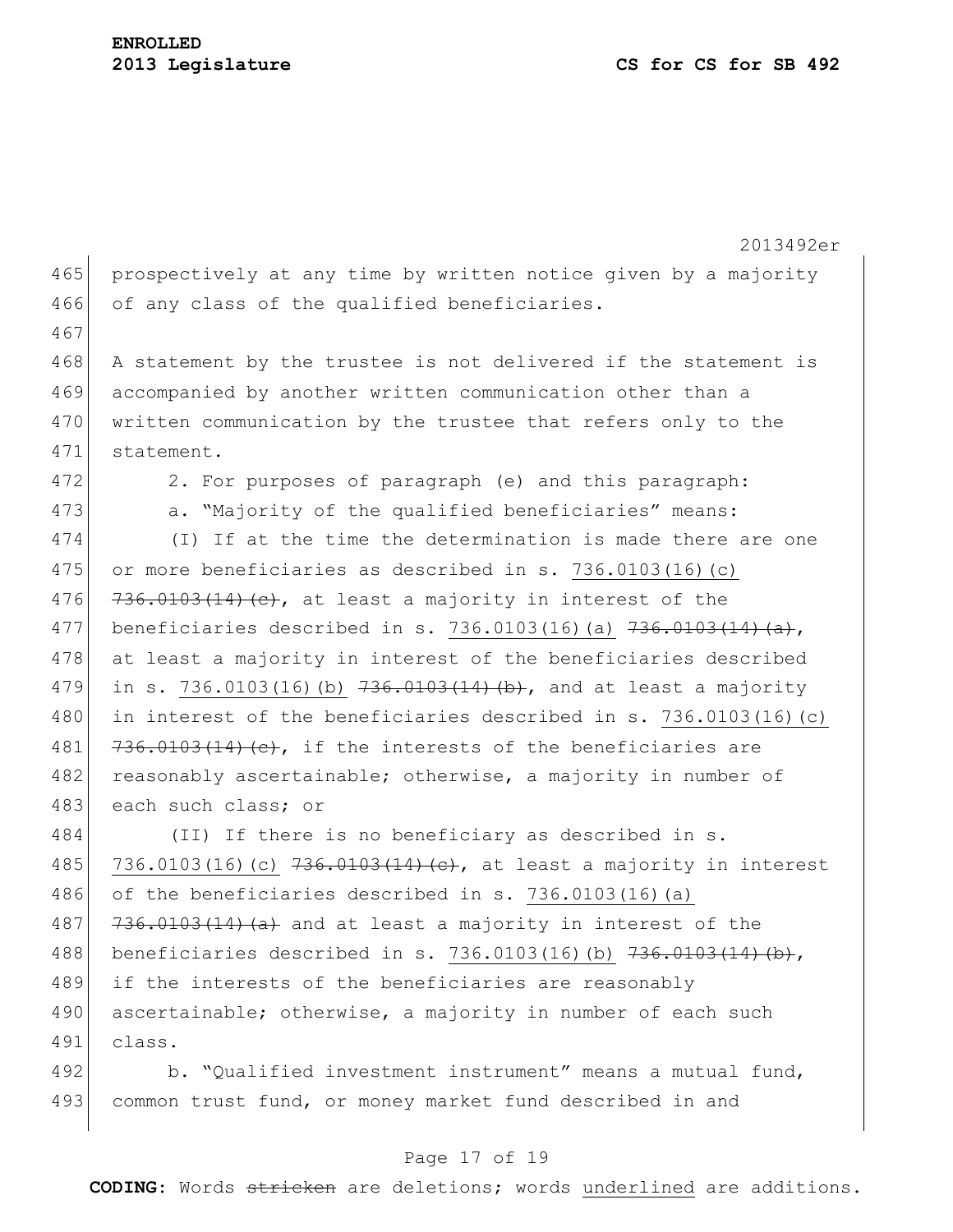# **ENROLLED**

2013492er 494 governed by s. 736.0816(3). 495 c. An irrevocable trust is created upon execution of the 496 trust instrument. If a trust that was revocable when created 497 thereafter becomes irrevocable, the irrevocable trust is created 498 when the right of revocation terminates. 499 Section 19. Paragraph (a) of subsection (2) of section 500 736.08125, Florida Statutes, is amended to read: 501 736.08125 Protection of successor trustees.— 502 (2) For the purposes of this section, the term: 503 (a) "Eligible beneficiaries" means: 504 1. At the time the determination is made, if there are one 505 or more beneficiaries as described in s. 736.0103(16)(c) 506  $736.0103(14)(e),$  the beneficiaries described in s. 507 736.0103(16)(a)  $736.0103(16)$  and (c); or  $508$  2. If there is no beneficiary as described in s. 509 736.0103(16)(c)  $736.0103(16)$   $(29.0103(14)(e),$  the beneficiaries described in 510 s. 736.0103(16)(a)  $736.0103(1)$ . 511 Section 20. Paragraph (d) of subsection (9) of section 512 738.104, Florida Statutes, is amended to read: 513 738.104 Trustee's power to adjust. 514 (9) 515 (d) For purposes of subsection (8) and this subsection, the 516 term: 517 1. "Eligible beneficiaries" means: 518 **10.** The the time the determination is made there are one 519 or more beneficiaries described in s. 736.0103(16)(c) 520  $736.0103(14)(e)$ , the beneficiaries described in s. 521 736.0103(16)(a)  $736.0103(16)$ 522 b. If there is no beneficiary described in s.

## Page 18 of 19